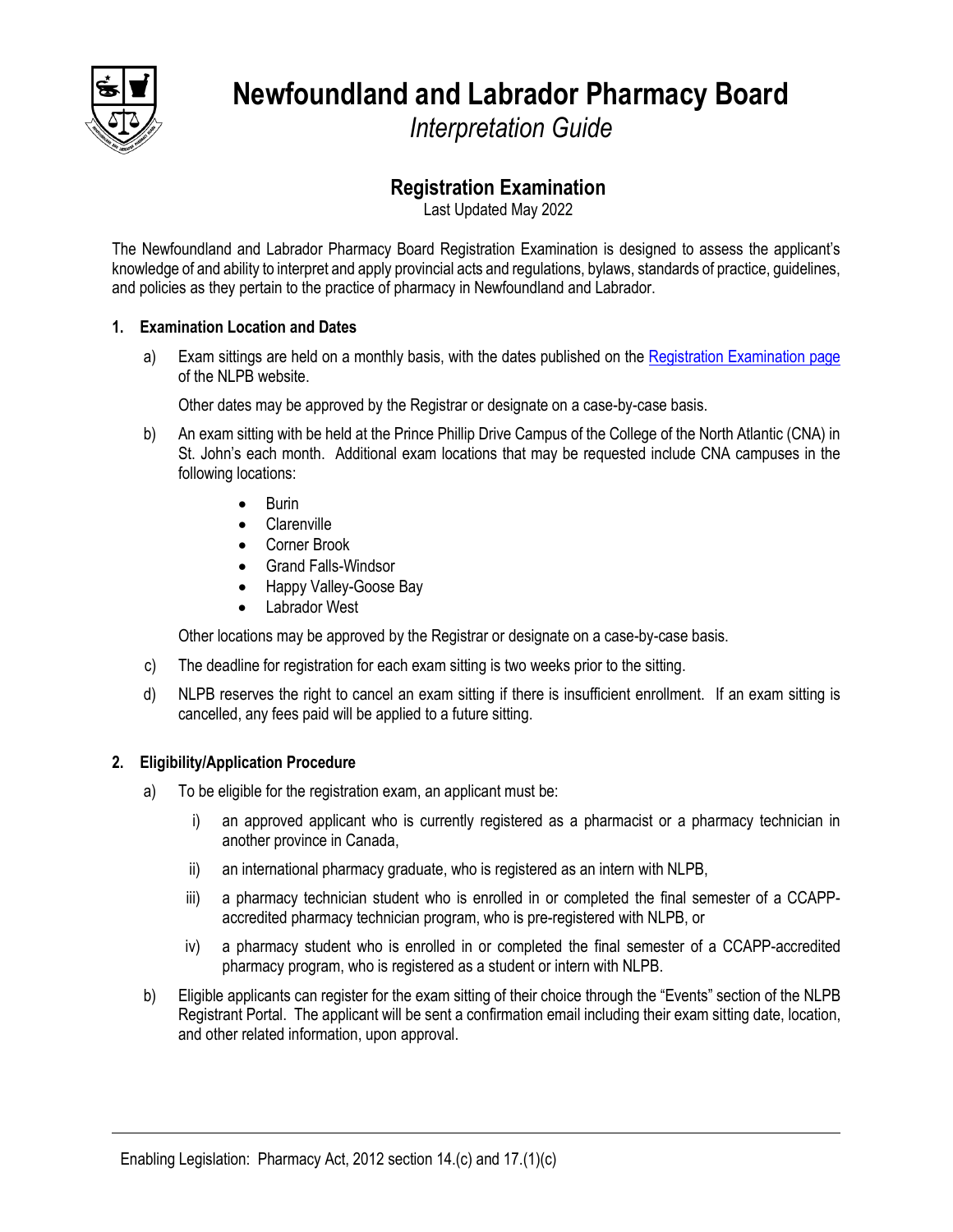# **3. Withdrawal/Refund Policy**

a) Registration exam fees are non-refundable. Special consideration may be given to rescheduling the sitting for medical reasons with the provision of a physician's note or for cases of bereavement, upon written request.

# **4. Examination Format and Content**

- a) The exam consists of multiple choice and fill-in type questions.
- b) While emphasis is given to provincial legislation, regulations, bylaws, Code of Ethics and Standards of Practice, questions may also require knowledge of federal legislation and standards that govern the practice of pharmacy in Canada.
- c) All applicable references (a summary of which can be found in Appendix A) can be found on the NLPB website, which applicants should utilize as the primary and most current source of information about pharmacy legislation, standards of practice and policies. It is not intended that applicants memorize the entire content of these documents, but rather be able to locate, identify, interpret, and apply the pertinent legal requirements and procedures to be followed.

# **5. Examination Day Process**

- a) Prior to being given an exam paper, all applicants must show the invigilator valid photo identification.
- b) Applicants must leave personal items at the front/back/side of the room prior to starting the exam.
- c) Applicants must sign the exam paper and a declaration of honesty and integrity before starting the exam. In doing so, applicants agree to maintain the confidentiality of all questions contained in the exam and to act with honesty and integrity in relation to the exam. Disclosure of information contained within the exam may result in the applicant being denied registration with the Newfoundland and Labrador Pharmacy Board or being the subject of disciplinary action.
- d) Applicants will be given three hours to write the exam.
- e) This is an open-book exam applicants may bring any written materials they wish with them to the exam.
- f) Applicants are not permitted the use of any electronic devices including laptop computers, tablets, and cell phones during the exam. All electronic devices must be turned off and given to the invigilator or left with other personal items.
- g) No communication between applicants is permitted during the exam.
- h) All questions should be answered on the answer sheet provided, following the given instructions.
- i) Either pen or pencil may be used to complete the answer sheet. Pens and pencils will not be provided.
- j) Applicants are permitted to leave upon completion of the exam.

### **6. Scoring and Results**

- a) Satisfactory completion of the registration exam shall be a total mark of not less than 70%.
- b) Applicants will be advised within two weeks of the scheduled exam date whether they were "successful" or "not successful" in completing the registration exam requirements. No final mark or exam paper will be returned to any applicant.
- c) If an applicant is unsuccessful in completing the registration exam, they may apply to have the exam reread, within 14 days of the results being communicated. Such requests must be accompanied by the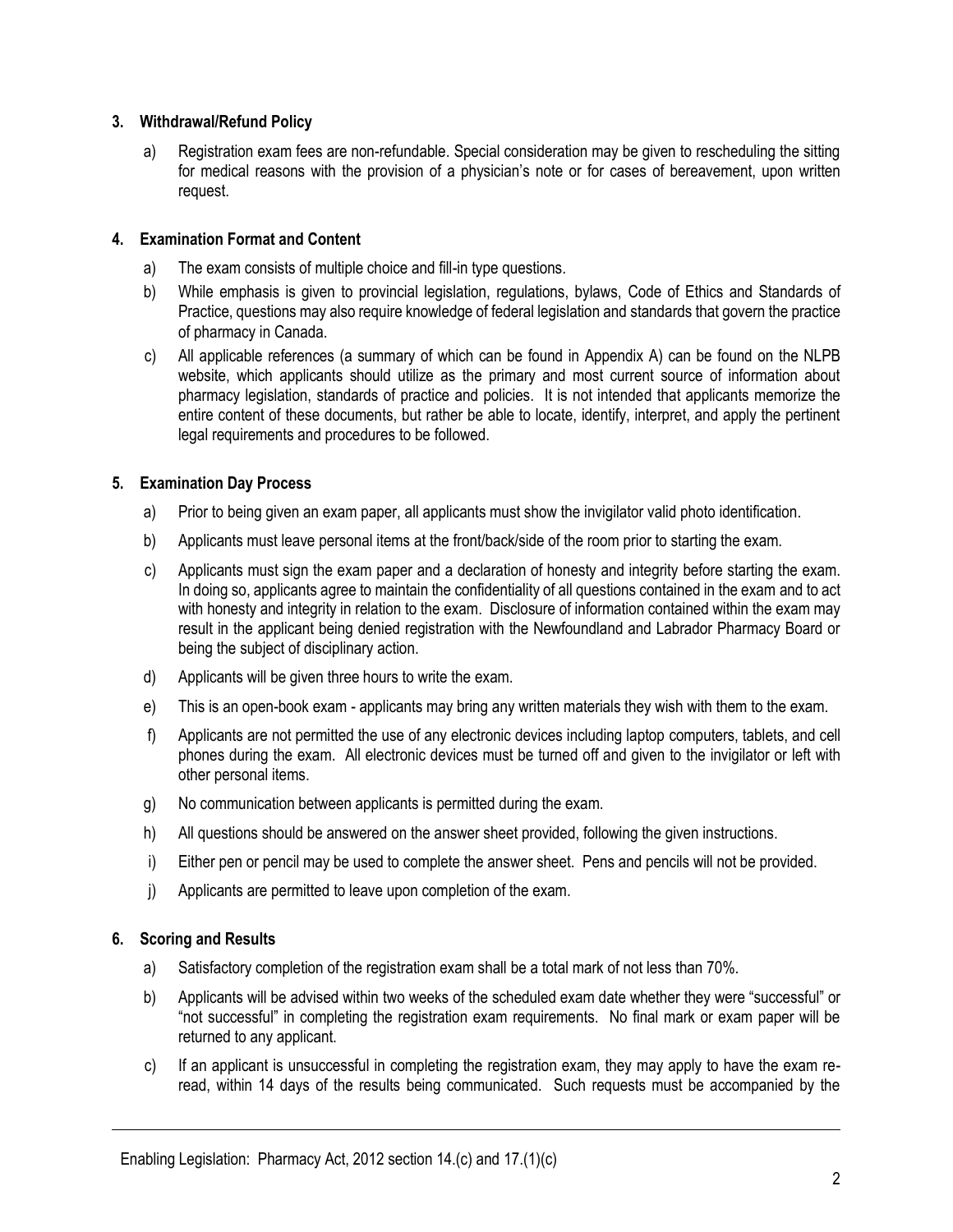appropriate fee. Upon receipt of such a request, the exam paper will be re-read and the applicant will be notified of the outcome within 10 business days.

- d) If an applicant is unsuccessful in completing the registration exam, they may re-sit the exam no sooner than 60 days from the original exam date. A new fee applies for each subsequent attempt of the exam.
- e) Applicants are permitted a maximum of three attempts of the registration exam. An appeal for a fourth attempt may be considered, if accompanied by evidence of successful completion of remediation acceptable to NLPB.
- f) The results of the exam shall be considered valid for a period of two years from the date it is written. If an applicant has not completed all registration requirements during this time, they must successfully re-write the exam prior to being registered.